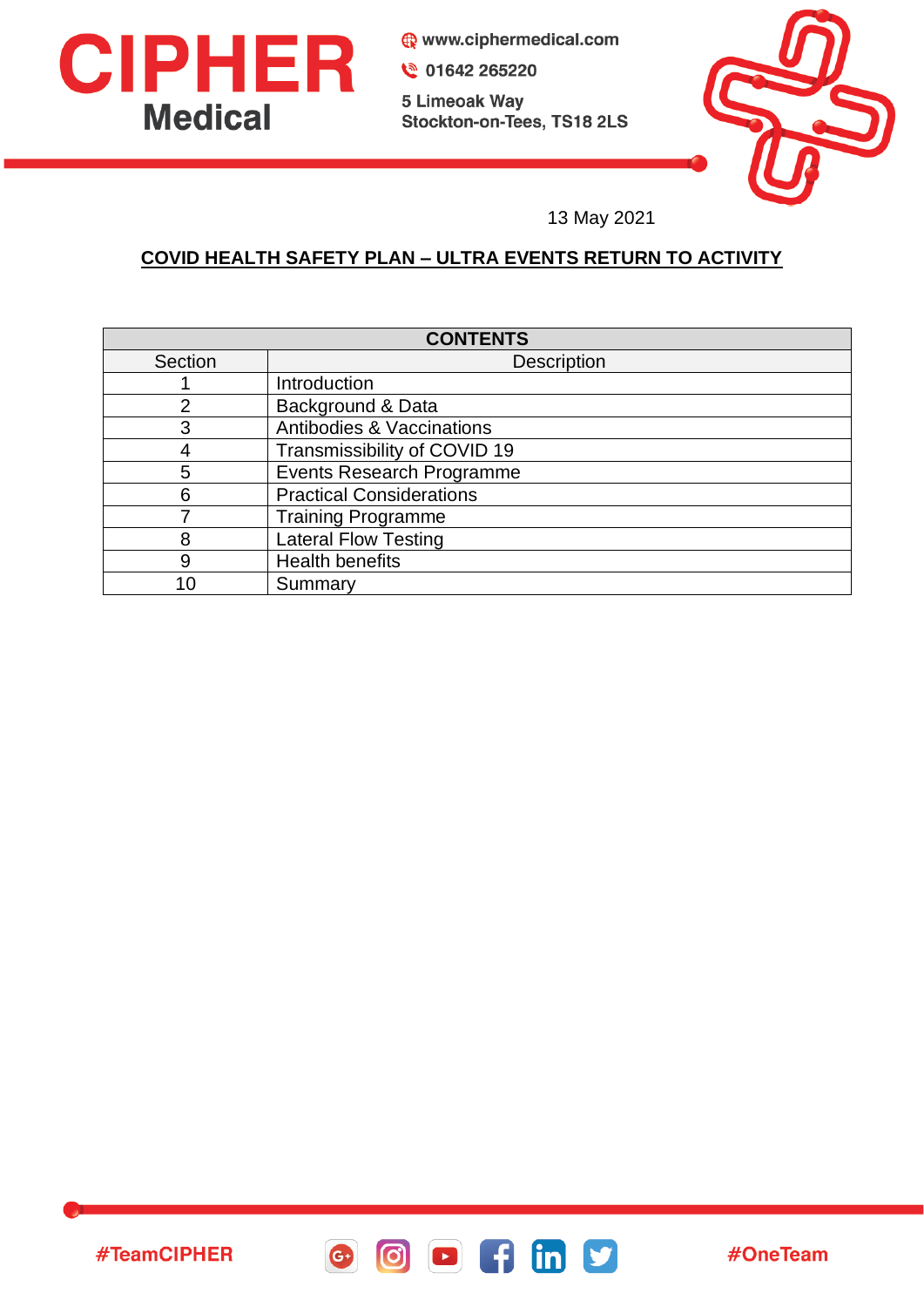

www.ciphermedical.com ₩ 01642 265220 5 Limeoak Way Stockton-on-Tees, TS18 2LS



### **1 Introduction**

1.1 The aim of this COVID Health safety plan is to provide assurance that Ultra Events are ensuring the safety of participants and the public.

1.2 This document will lay out the evidence, process and procedures that will be put in place to support this event and ensure safe delivery so all can enjoy a return to physical outdoor activities.

1.3 Any evidence used will be the best evidence available and we will pay particular attention to using all guidance and support provided by the UK government.

### **2 Background & Data**

2.1 COVID 19 has impacted the UK for over 12 months with the first UK case reported on 29 Jan 20 (1). Since this initial case the UK has reported over 4,423,796 people have tested positive for COVID 19 (2), with 127,543 deaths within 28 days of a positive test (3).

2.2 The current UK Infection rate is 22.6 per 100,000 of the population.

2.3 The latest available data from Public Health England and the UK government continue to show falling cases (4). This includes reductions in hospital admissions and reducing impact on the NHS.

2.4 The above trend is supported in data presented across all 4 nations by the ONS (5). This shows a prolonged and consistent fall in infection rates from the last UK peak.

### **3 Antibodies and vaccinations**

3.1 Whilst infection rates continue to fall antibody rates (those with protection against COVID 19) continues to rise with the last reported UK data reported on the

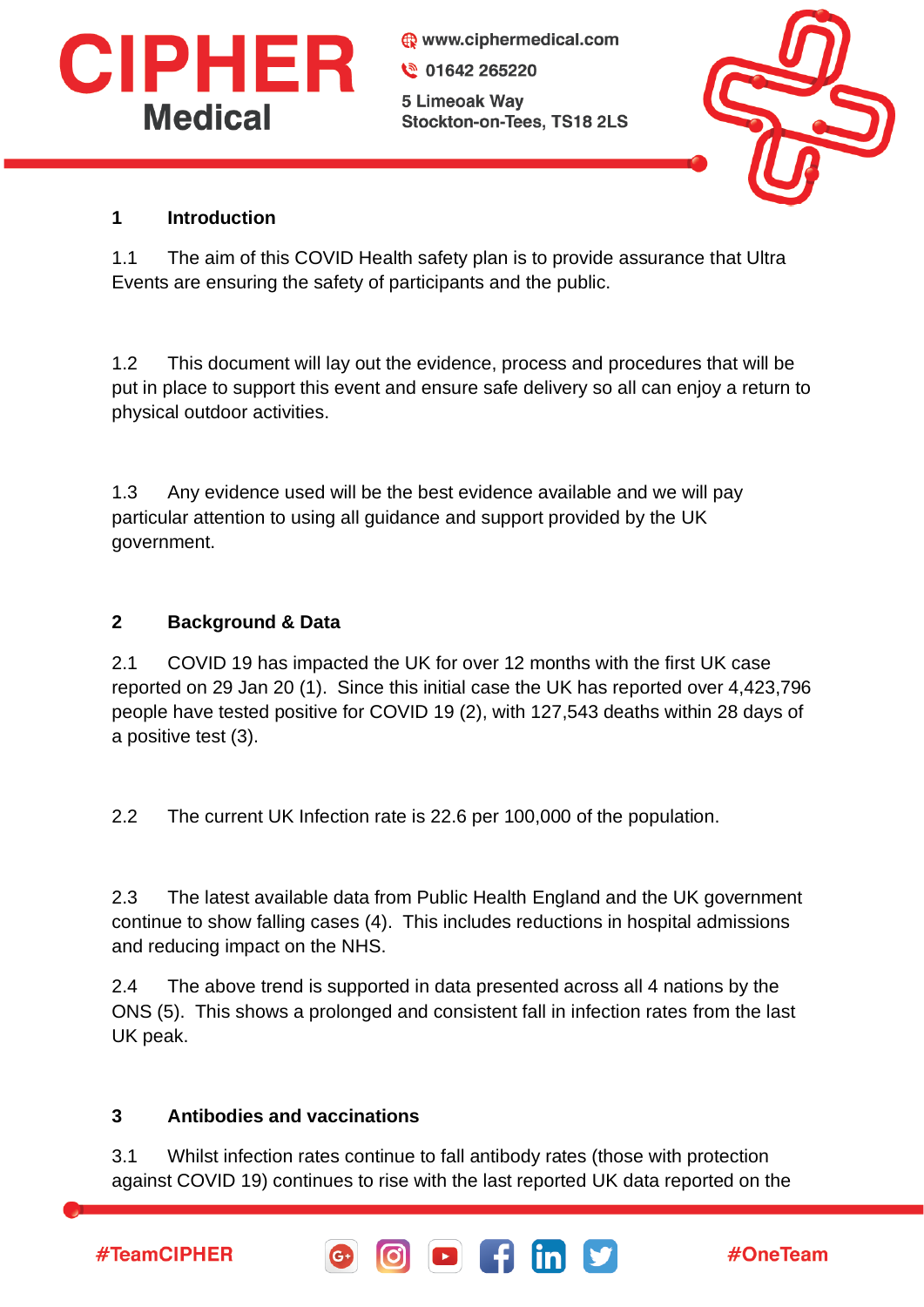

www.ciphermedical.com € 01642 265220 5 Limeoak Way Stockton-on-Tees, TS18 2LS



28 April 2021 noting an estimated 57.8% of the population over the age of 16 would have tested positive for antibodies (6). This data also notes a clear correlation between increasing vaccination rates and increased community protection.

3.2 With the numbers vaccinated and those with previous infection all the evidence is pointing to increased community immunity which is rising at an exponential rate. This will be significantly higher at the time of this event.

3.3 Within the UK as of the 4 May 34,667,904 people have received the first dose of a COVID 19 Vaccine with 15,630,007 having received both doses (7). This is an expansive and effective vaccination programme that is reducing infection rates, reducing hospital admissions and reducing death rates, making the possibility of events a realistic goal.

## **4 Transmissibility of COVID 19**

#TeamCIPHER

4.1 Early evidence suggests like influenza, COVID 19 is likely to spread more easily in colder (below 7 degrees Celsius) (8), and increased viral loads may increase spread for example in household settings (9). Therefore, the risk of spreading the virus will continue to fall with increasing UK temperatures coming into summer and reduced viral load due to limited exposure within the community setting.

4.2 Good ventilation is key to also reducing the spread of COVID 19 and other viral disease (10). Therefore, training will start outdoors and thus the reduces the risk of spreading droplets extremely low. The outdoor environment at every stage of this pandemic has been identified as the lowest risk area as reflected in both the UK and this initial approach is to support the effect change has on virus rates.

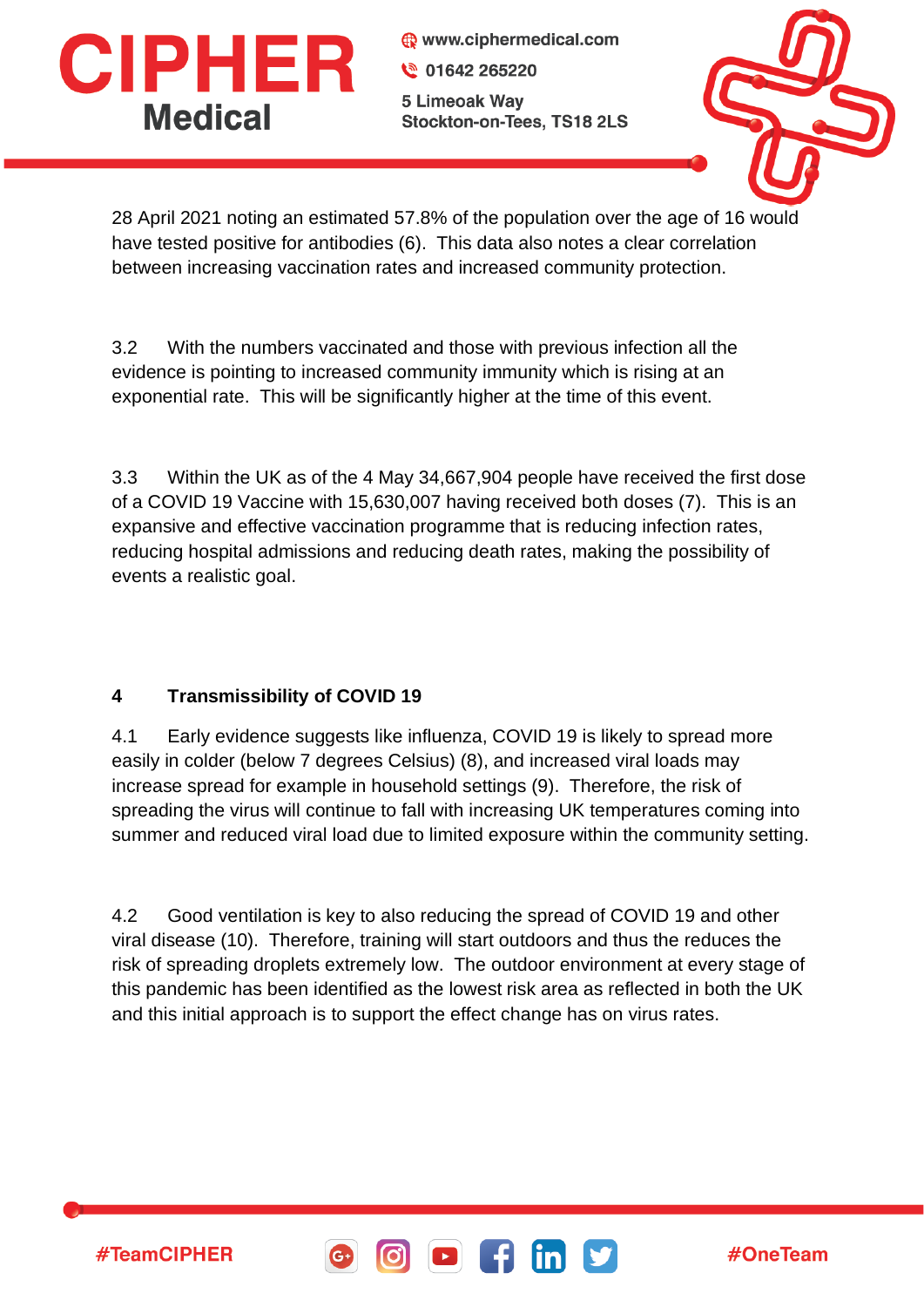

www.ciphermedical.com € 01642 265220 5 Limeoak Way Stockton-on-Tees, TS18 2LS



## **5 Events Research Programme**

5.1 This programme has already commenced running about 10 to 15 pilot sites (11). Although no hard data is yet available no early concerns have been raised and as per most research if concerns were raised this would likely be stopped. These results will be available in the near future and any lessons identified implemented into our plan.

5.2 Wembley will run some testing events with fans coming from various locations and Lateral Flow Testing will provide a key part of this (12). It is therefore planned to introduce twice weekly testing which is available to all via the government programme. These are widely available in the community and are logged online producing an evidenced result that can be presented on the day. More details on these plans will be presented in section 8 of this document.

### **6 Practical considerations**

6.1 Ultra Events have provided a detailed document to ensure DCMS guidance is followed. This is therefore not covered in this document.

#### **7 Training Programme**

7.1 This is covered extensively in another document and not included in this plan.

#### **8 Lateral flow testing**

8.1 Lateral flow testing is available to all people in the UK over the age of 12 but must be collected and ordered by someone over the age of 18 (14). This has been available since 11 Jan 2021 and was updated on the 4 May 2021.

8.2 These can be ordered by visiting the following site: [https://www.gov.uk/order](https://www.gov.uk/order-coronavirus-rapid-lateral-flow-tests)[coronavirus-rapid-lateral-flow-tests](https://www.gov.uk/order-coronavirus-rapid-lateral-flow-tests) or by ringing 119. In addition, you can follow the link here [to collect an LFT from your nearest testing site](https://maps.test-and-trace.nhs.uk/).



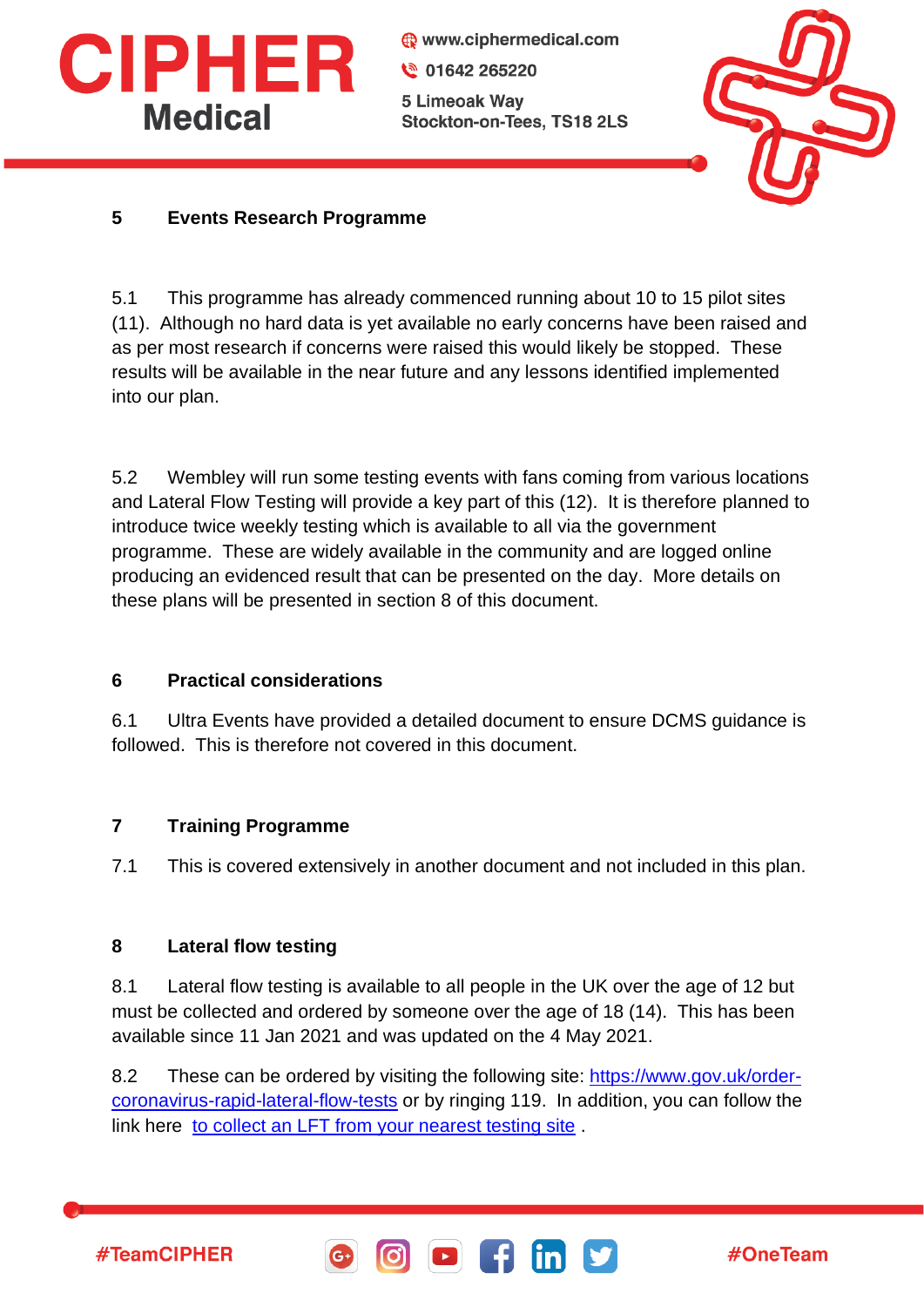

www.ciphermedical.com € 01642 265220 5 Limeoak Way Stockton-on-Tees, TS18 2LS



8.3 It is important that these are recorded on the government website here: <https://www.gov.uk/report-covid19-result> and you will need the LFT barcode and a mobile phone number to confirm your result.

8.4 The above will allow everyone to access free lateral flow testing and providing a secure and safe way to present this on the days of training and the event night.

### **9 Health Benefits**

9.1 The World Health Organisation widely recognises the mental and physical health impacts COVID 19 has had on people (15). Mind a UK mental health charity also notes the significant impact isolation has had on individuals mental health (16). Mind advises people to:

- Find ways to connect
- Get as much natural light as possible
- Look after your physical health

9.2 The above are just a few examples. In addition, a recent BMJ article has highlighted that COVID 19, homeworking and effects of lockdown have increased the obesity crises, but failed to ignite a response or action (17).

9.3 The mental and physical impact on people's health and well is now well documented and balance is now needed to allow events promoting improved fitness and the positive impact exercise plays in both physical and mental health.

### **10 Summary**

#TeamCIPHER

10.1 COVID 19 will form part of our lives for the short, medium and likely long term.

10.2 The increasing and rapidly rising immunity level in the UK means we will be in a great position to run these events given the safety measures discussed in this document, and the wider documentation provided by Ultra Events.



#OneTeam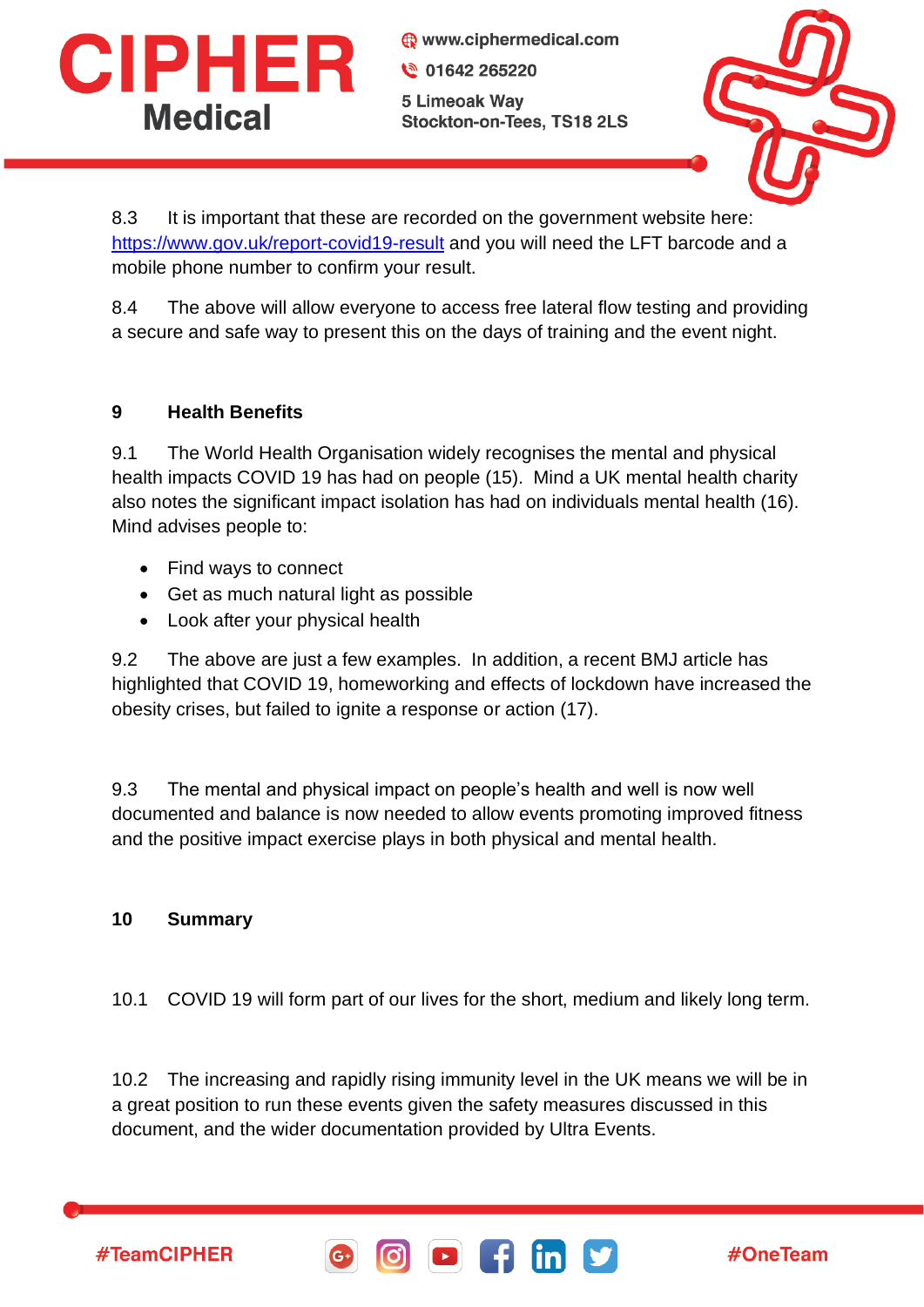

www.ciphermedical.com ₩ 01642 265220 5 Limeoak Way Stockton-on-Tees, TS18 2LS



10.3 Furthermore, improving physical and mental health is vital in the fight against COVID 19, and wider health system. Ultra events have a long history of changing people's lives for the better and helping them on their journeys to improved health.

10.4 Given the measures planned I very much feel the scales have tipped in favour of running these events given the evidence presented.

 $\Lambda \downarrow 6$ 

CEO & Consultant Paramedic (CIPHER Medical)

Clinical Director (Ultra Events)

[Andy.thomas@ciphermedical.com](mailto:Andy.thomas@ciphermedical.com)